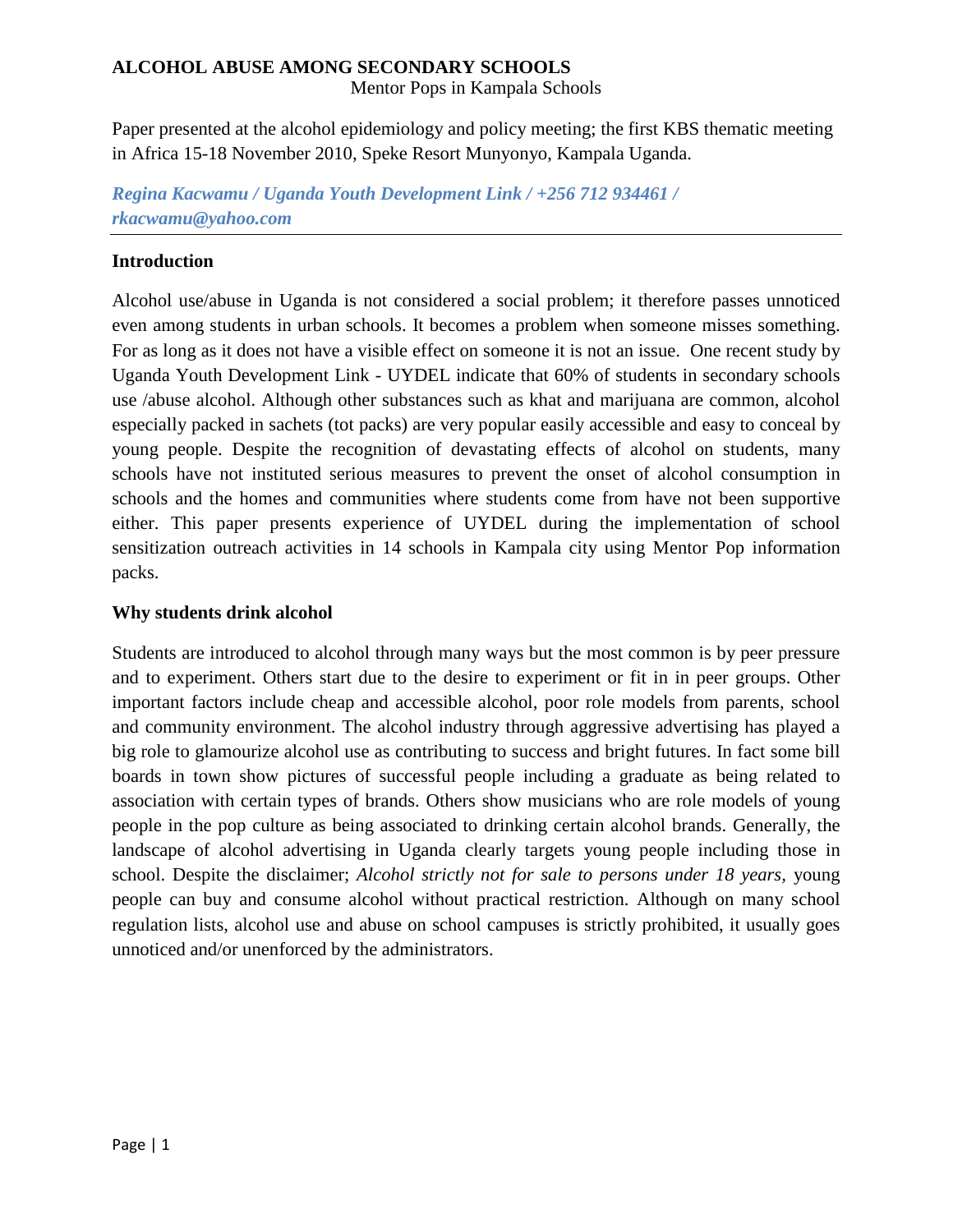# **When do students drink and how do they get the alcohol?**

Students smuggle alcohol in schools at the beginning of the term, by hiding it in the properties where teachers cannot suspect. Some students mix alcohol in drinks and juices. Although some do check for alcohol in students bags, many schools are just interested in checking for extra clothes than alcohol. Schools that have students coming in on a non-resident basis (day scholars), they are not checked daily and in fact in addition to students escaping to access alcohol in neighboring villages, day scholars play a big role in drinking alcohol in school environments. Some students drink when they go out for social events (e.g. dancing, football, study trips, leaver's parties). Some schools take children to beaches for leavers parties and there students and teachers drink. During such gatherings, teachers do not care what students drink because it is supposed to be a big day out. At such events, they fight; for instance when they loose a match or engage in sexual activities. During the holidays, children also access alcohol from home or the environment where they live. Many find their way to beach bashes and day-time discos where they access alcohol. So even when schools care to put regulations and enforce them. The outside environment waters down all their efforts.

### **When students drink**

As the drinking culture gets engrained in schools, the beliefs among the drinkers about the advantages of alcohol get rooted and start to entice other students to follow suit. Some students believe that they cannot concentrate in class or withstand the cold during prep time. The drinkers are given names to signify their power and celebrity status. In fact, if caught drinking, the teachers may not be surprised and they are given lighter punishments for as long as the drinking does not produce serious effects like damage of property or threat to life.

#### **Effects of alcohol on students**

In many ways, alcohol use in schools is closely linked to antisocial behavior, poor school attendance and performance and elevated dropout rates. Although alcohol abuse in schools in Uganda has not been well studied and documented. There is clear anecdotal evidence as well as testimonies of young people that have suffered its consequences. There is also high likelihood that a student that uses alcohol goes on to abuse other drugs like marijuana when their bodies get used to alcohol and can no longer produce the desired effect. They may also mix different brands of alcohol of higher alcoholic content. Other issues such as high risk to unsafe sexual practices that lead to HIV/AIDS, early pregnancies and unsafe abortions and accidents are also common among students that use/abuse alcohol in schools.

#### **UYDEL's intervention**

UYDEL is a non-government organization that works with young people (children and youth, specifically with issues of drug and substance abuse, sexual abuse and exploitation, reproductive health and HIV/AIDS. Mentor Pop is one of the flagship programmes of Mentor Foundation that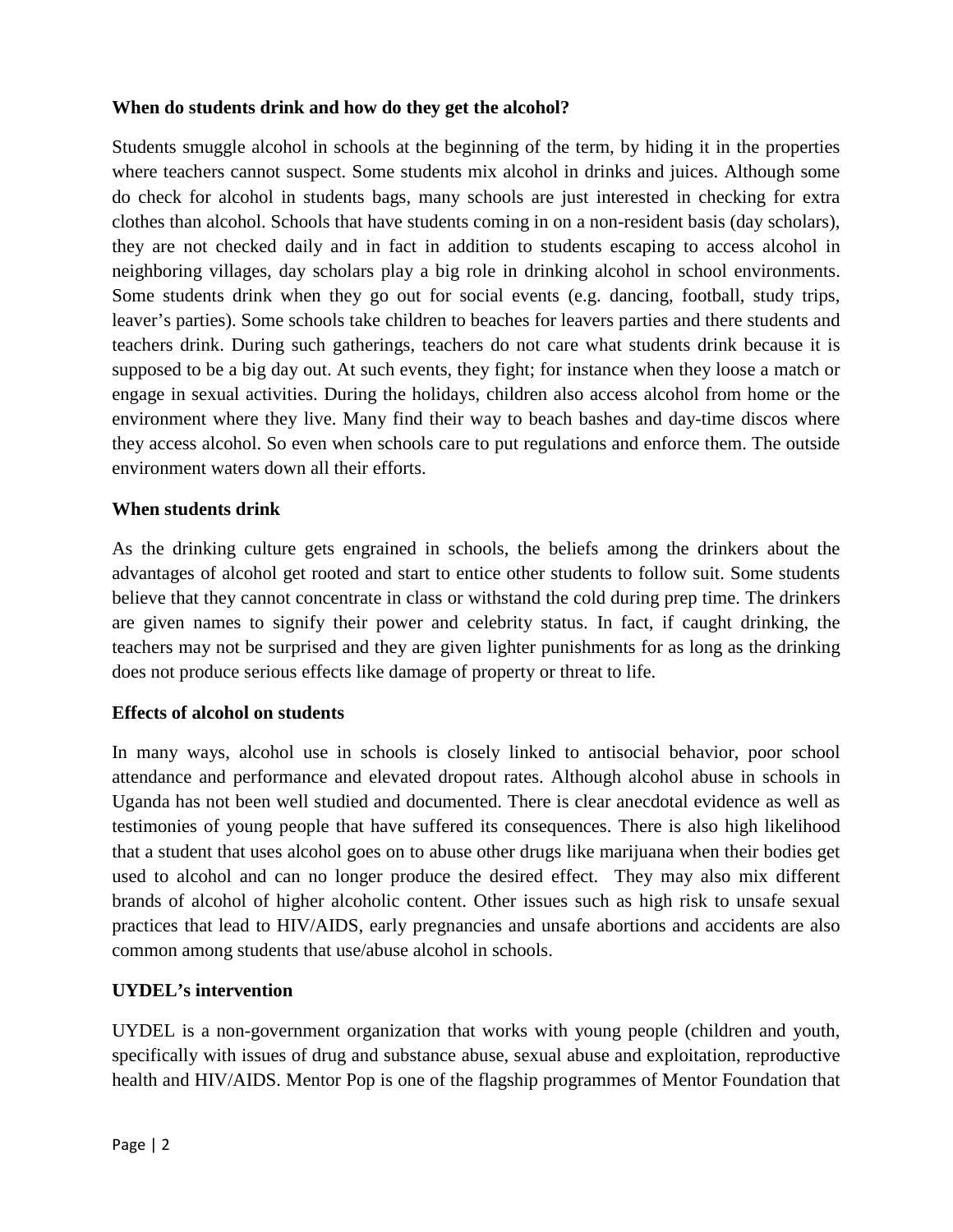provides information about drug and substance abuse for young people in print, electronic and social networking such as Facebook.

Between 2009 and 2010, UYDEL worked with school clubs comprised of 20-50 members in 14 secondary schools in Kampala City to increase awareness on alcohol and drug abuse among students. Social workers visited the schools at least once a week to conduct peer led activities on alcohol and drug abuse prevention. The activities included: talks on assemblies, quizzes, talk shows, group discussions and debates. We used the Mentor pop information pack alongside other material developed by UYDEL, specifically the peer to peer information guide to stimulate discussions.

During such interactive discussions we asked the teachers to step out so that the students would speak freely. After each discussion, we would privately brief the teachers about the discussions so they could start thinking of interventions to contain the situation or further prevent alcohol use in the school environment. We provided information materials that include booklets, factsheets and brochures to students for further reading and provided library copies as well. We provided personal counseling to students that needed to talk about their alcohol habits/problems and fears. After the discussion, students were encouraged to visit the Mentor pop Website ([www.mentorPOP.com\)](http://www.mentorpop.com/) or the Facebook page for more information and interaction with youth from other countries and settings.

The information pack included messages on definitions of drugs and substances, why people use them, the risks involved, how use/abuse affects the user and others, relationships between drug and substances and sports and facts and myths about drugs and substances.

# **Achievements**

We provided important accurate and friendly information to students in an educative yet interesting and entertaining way but also fostered positive peer learning and influence, important to reverse negative peer pressure to start using alcohol. In addition, these engagements provided an opportunity to understand the dynamics of alcohol and drug abuse in schools and helped teachers understand better the situation of alcohol use/abuse in their schools. Teachers realized the importance of talking about alcohol to their students.

# **Important issues we learnt**

- In all the schools, there was no deliberate effort by the school administration to talk to the students about drugs and alcohol despite the knowledge that some students were affected. Students would be dismissed indefinitely if found red-handed with alcohol or drugs only to end up in another school.
- The teachers also fear making public alcohol problems in school for fear of losing students or staining the image of the school.
- Alcohol (tot packs and crude waragi) is the most abused substance in schools because it is accessible, cheap and easy to conceal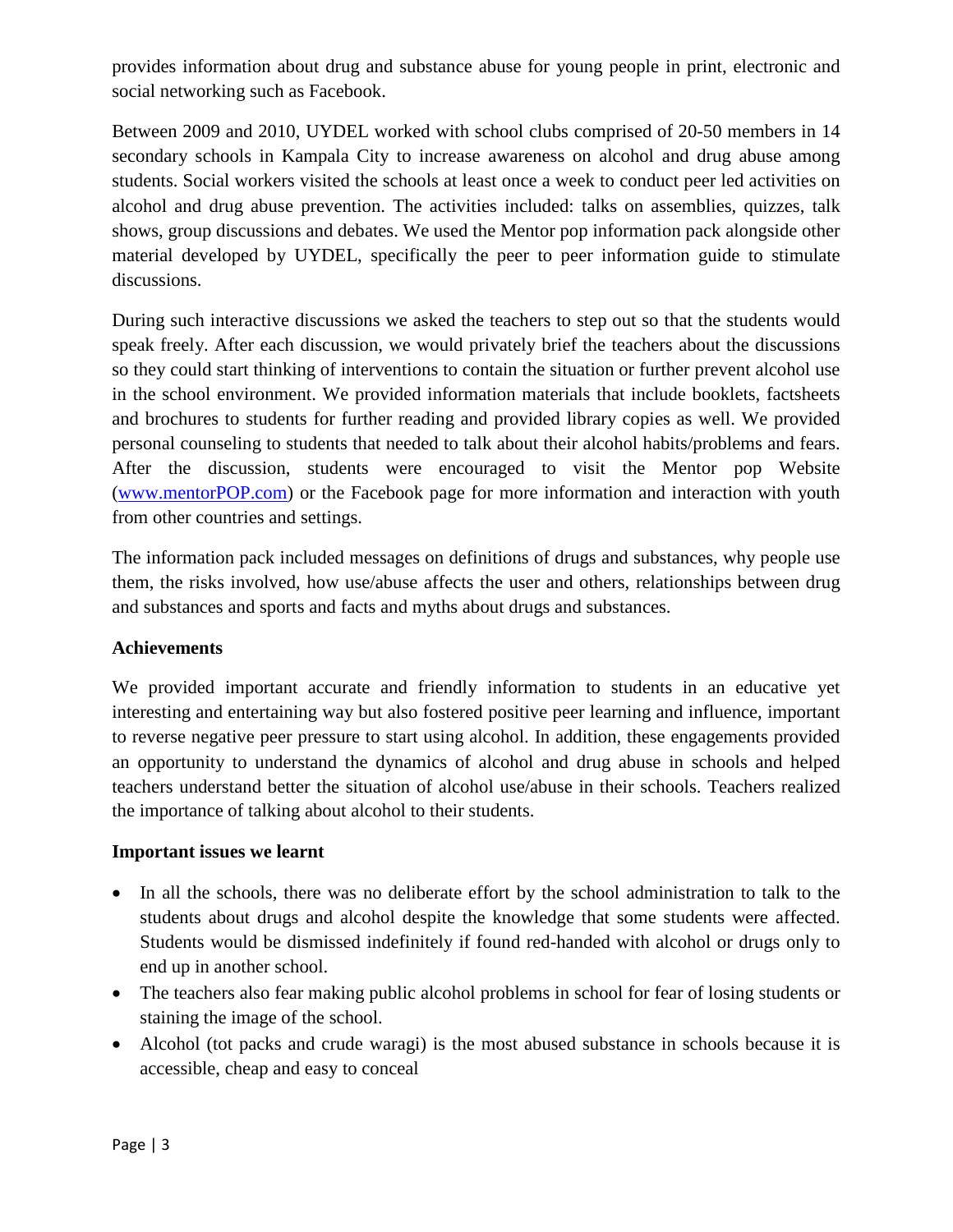- Students conceal alcohol and drugs in drinks, powdered milk. Others forge gate passes and escape to neighboring villages to drink in the evenings.
- Groups of students that drink alcohol are usually popular and have group names that symbolize their celebrity status for instance *'abakabi-the bad ones' or eagles'.* They also have special talents such as music, dance or sports, such that despite the school administration knowing their drinking problems, they get excused.
- The students felt that alcohol prevention is not a priority for school administrators. It becomes a concern when it has visible effects such as causing strikes or leading to destruction of school property.
- Parents and teachers show drinking examples to students. In fact when students escape to villages, they meet their teachers in drinking joints. Some teachers come to class drunk and also become friends with such children that it becomes difficult to punish them.
- Social gatherings like sports, beach bashes and study trips provide opportunities for students to access alcohol and engage in sexual activities when drunk (Particularly at the beach). Students revealed that schools with outside football pitches provide opportunity for students to drink when they have football matches. During such times, they fight and destroy people's gardens especially when they loose a match.
- Students who drink almost always use other substances, especially marijuana to prove to their friends that they are stronger.

One of the students shared this story

*I learnt to drink in S.5 three weeks to my end of year exams because a click of 6 boys and 3 girls in S.5 and S.6, who had taken alcohol throughout high school convinced me that I would be stronger to read for longer hours if I drunk. My colleagues made a deal, we stole and sold a school generator and got 860,000 Uganda shillings. We would buy 5 litre jerrican of waragi daily from a local bar during super we would escape and spend the entire prep time 9-10 pm and return just before the roll call. The ring leader was expelled for stealing the generator and never did exams; he now sells second hand clothes in owino market. The rest of us were sent to bring our parents who paid the generator. However, we continued drinking. Three of our teachers who were also drunkards knew but protected us several times the issue came up in staff meetings because we did well in class. One day, we bought ta 20 litre jerrican of crude waragi and deposited it at the borehole. So whenever we would go to wash or fetch water we would drink. Nobody noticed. In my dormitory, we were 120 students out of which, 80 of us used to drink, majority on a daily basis, others when we went out of the school. One day, when I was drunk, my friend annoyed me and I carried him with an intention of throwing him down from the third floor of our school building. Other students helped him I got so scared after I learnt later what could have happened because of me. One classmate gave me the Mentor Pop information pack although I was reluctant, I read the book because it was fun and easy to read. Now I realize that if I had got this information in primary school, I would never have tasted alcohol. I am in the school club where we talk to other students about alcohol and drugs.*

# **Challenges**